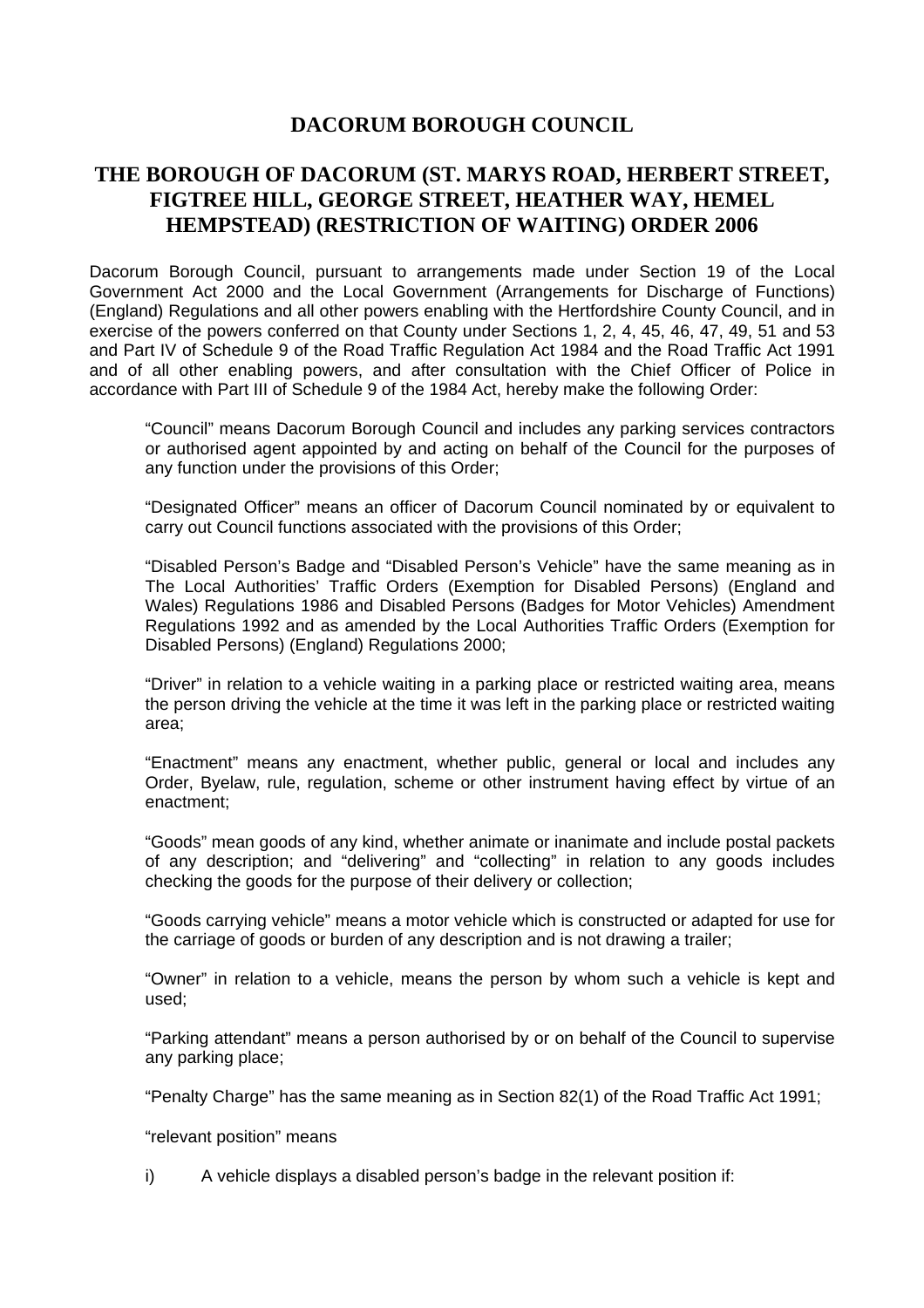- a) in the case of a vehicle fitted with a dashboard or facia panel, the badge is exhibited thereon so that Part 1 of the badge is legible from outside the vehicle; or
- b) in the case of a vehicle not fitted with a dashboard or facia panel, the badge is exhibited in a conspicuous position on the vehicle so that Part 1 of the badge is legible from outside the vehicle;
- ii) A vehicle displays a parking disc in the relevant position if:
	- a) in the case of a vehicle fitted with a dashboard or facia panel, the disc is exhibited thereon so that the quarter hour period during which the period of waiting began is legible from outside the vehicle; or
	- b) in the case of a vehicle not so fitted, the disc is exhibited in a conspicuous position on the vehicle so that the quarter hour period during which the period of waiting began is legible from outside the vehicle.
- 1. This Order may be cited as THE DACORUM (ST. MARYS ROAD, HERBERT STREET, FIGTREE HILL, GEORGE STREET, HEATHER WAY, HEMEL HEMPSTEAD) (RESTRICTION OF WAITING) ORDER 2005 and shall come in to operation on  $3<sup>rd</sup>$  April 2006.
- 2. Save as provided in Articles 3 and 4 of this Order, no person shall, except under the direction or with permission of a designated officer cause or permit any vehicle to wait between the hours of 8.30am and 6.30pm Monday to Friday in the lengths of road specified in the Schedule to this Order.
- 3. Nothing in Article 2 of this Order shall render it unlawful to cause or permit any vehicle to wait in the lengths of roads specified in the Schedule to this Order:
	- (a) If the vehicle is being used for building, industrial and demolition operations;
	- (b) If the vehicle is being used for the removal of any obstruction to traffic;
	- (c) If the vehicle is being used for the laying, erection, alteration or repair in or on land adjacent to the said length of road of any sewer or of any main, pipe or apparatus for the supply of gas, water or electricity or of any telecommunications apparatus defined in paragraph 1(1) of the Telecommunications Code contained in Schedule 2 of the Telecommunications Act 1984;
	- (d) if the vehicle is being used for fire brigade, ambulance or police purposes;
	- (e) If the vehicle is being used in the service of a local authority or with the permission of a local authority, or a water authority in pursuance of statutory powers or duties for such purposes, to wait in the prohibited area;
	- (f) If the vehicle is being used for the purpose of delivering or collecting postal packets as defined in Section 87 of the Post Office Act 1953;
	- (g) In any case where the person in control of the vehicle is required by law to stop in order to avoid an accident, or is prevented from proceeding by circumstances outside his control;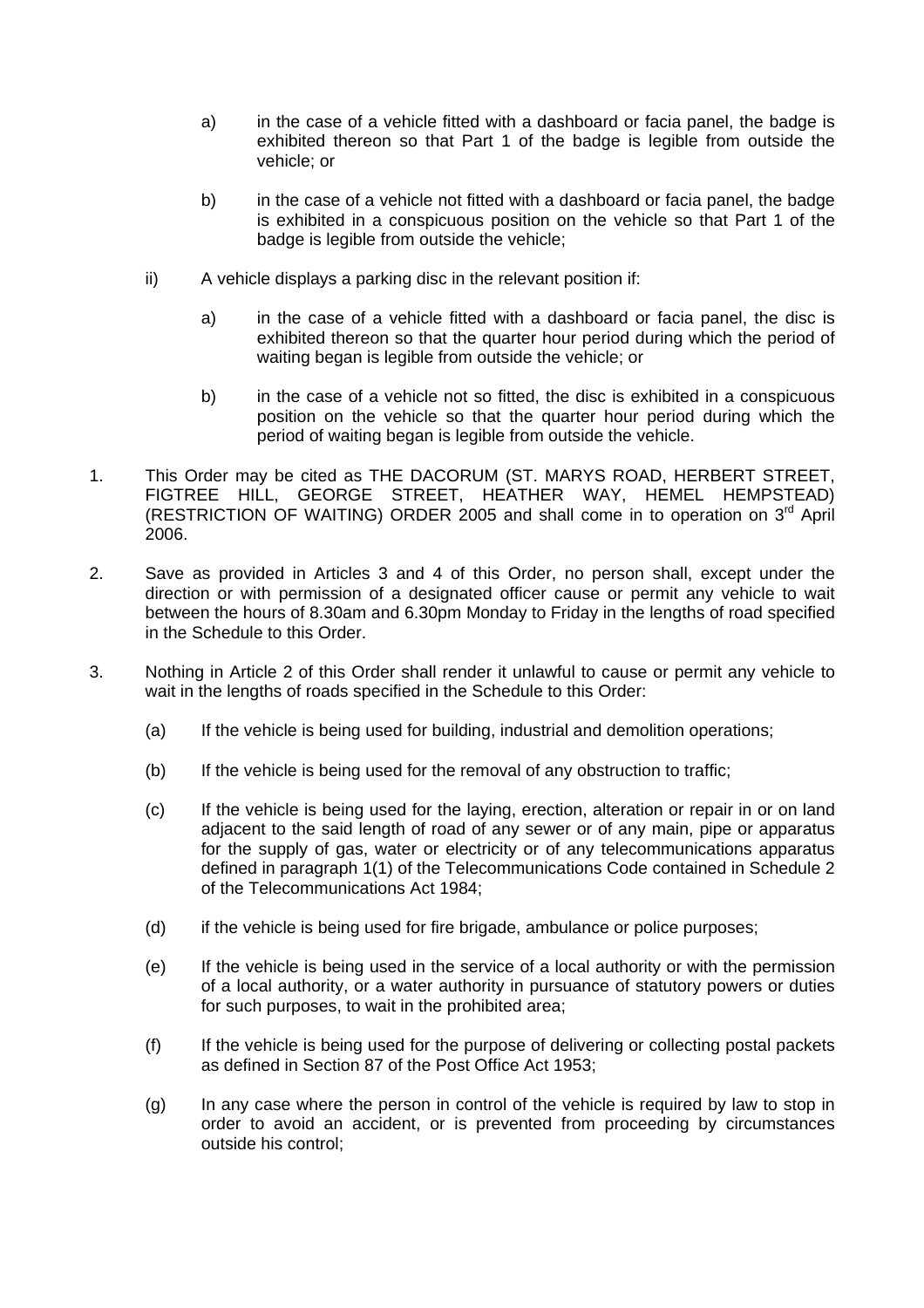- (h) Loading and/or unloading goods to or from premises in or adjacent to the lengths of roads.
- 4. Nothing in Article 2 of this Order shall render it unlawful to cause or permit a disabled person's vehicle which displays in the relevant position a disabled person's badge to wait at any time in the lengths of roads in Hemel Hempstead specified in the Schedule.
- 5. The Interpretation Act 1978 shall apply for the interpretation of this Order as it applies for the interpretation of an Act of Parliament.
- 6. The restrictions imposed by this Order shall be in addition to and not in derogation from any restriction or requirement imposed by any made or having effect as if made under the Act of 1984 or by any other enactment.

Given under the Common Seal of Dacorum Borough Council the 2006

THE COMMON SEAL of DACORUM ) BOROUGH COUNCIL was hereunto ) affixed on the …………………………. ) in the presence of:

…………………………………………..

Solicitor to the Council